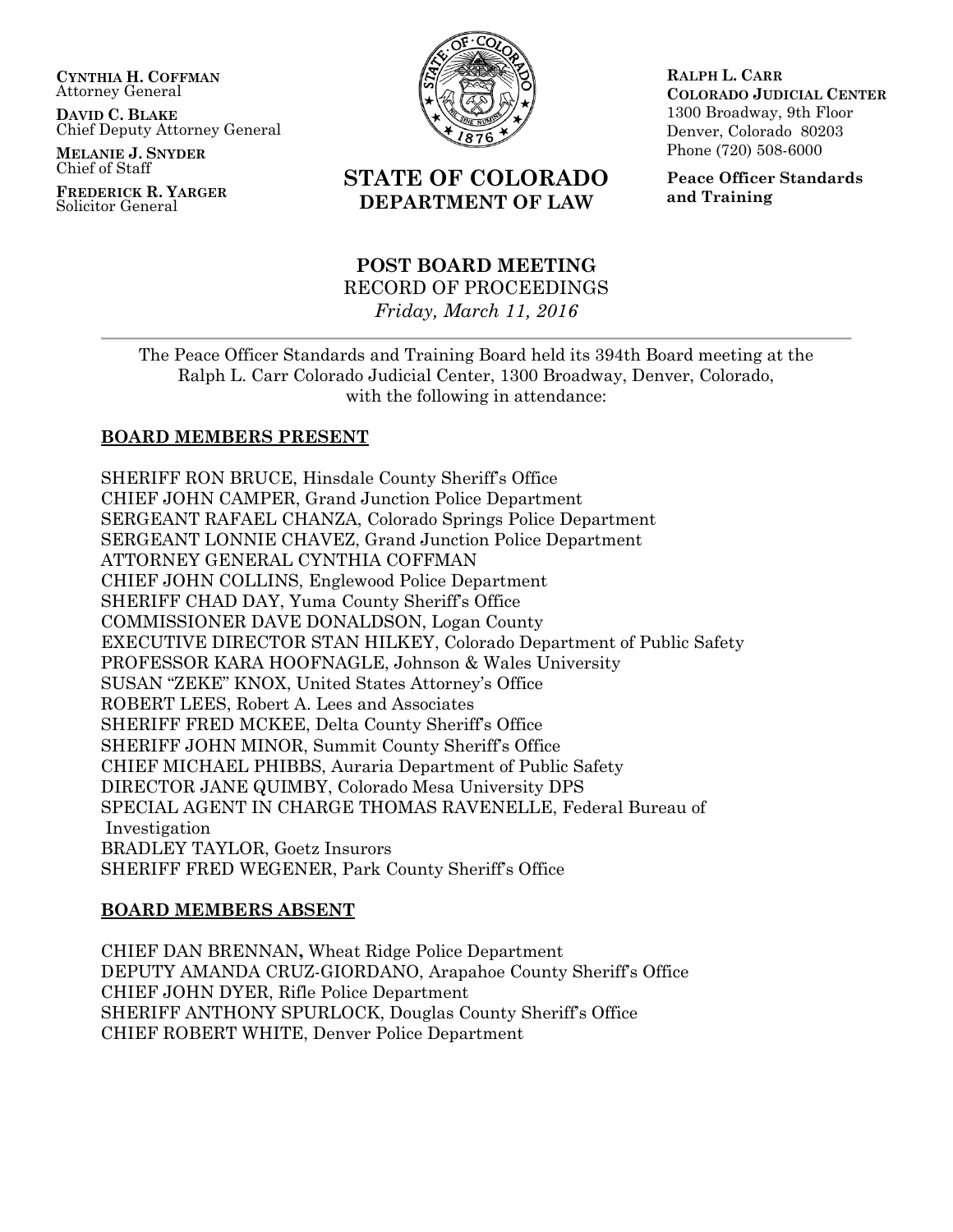## **BOARD COUNSEL**

#### STACY WORTHINGTON

#### **POST STAFF MEMBERS**

CORY AMEND, Director ROBERT A. BAKER, In-Service Training Manager CAROLYN BERRY, Special Project Manager BECKY CALOMINO, Grant Manager LORI JENCKS, Administrative Assistant ARIEL KISKIRAS, Administrative Assistant CRISTINE MACK, Investigator STEFANIE MACKEY, Grant Coordinator TOM MULLEN, Compliance Investigator

## **MEMBERS OF THE PUBLIC IN ATTENDANCE**

CHIEF DEPUTY ATTORNEY GENERAL DAVID BLAKE, Attorney General's Office COMMANDER ERIK BOURGERIE, Summit County Sheriff's Office DIRECTOR MICHAEL CARTER, Community College of Aurora SERGEANT GRAHAM DUNNE, Aurora Police Department APRIL FOX, Arapahoe Community College TRAINING MANAGER JOHN HOOD, Colorado Parks and Wildlife ROGER HUDSON, Public Information Officer CAPTAIN RHONDA JONES, Denver Police Department DEPUTY TIM JUNGCLAUS, Adams County Sheriff's Office LIEUTENANT CHRIS JUUL, Aurora Police Department INVESTIGATOR KEN KING, Colorado Attorney General's Office DIRECTOR CATHY LABRECQUE, Pikes Peak Community College COMMANDER RICK McNAIR, Adams County Sheriff's Office Academy COMMANDER KARL SMALLEY, Adams County Sheriff's Office DEPUTY ATTORNEY GENERAL SCOTT TURNER, Attorney General's Office

## **Introductions:**

| Welcome | Attorney General Cynthia Coffman |
|---------|----------------------------------|
|         |                                  |

2. **Pledge of Allegiance Attorney General Cynthia Coffman** 

3. **Moment of Silence**

AG Coffman requested a moment of silence for Deputy Derek Geer of Mesa County Sheriff's Office, Deputy Travis Russell of Las Animas County Sheriff's Office, and Deputy Nathaniel Carrigan of Park County Sheriff's Office, who were killed in the line of duty.

## 4. **Introduction of Board Members, SME Members, Staff and Guests**

5. **Roll Call** Director Cory Amend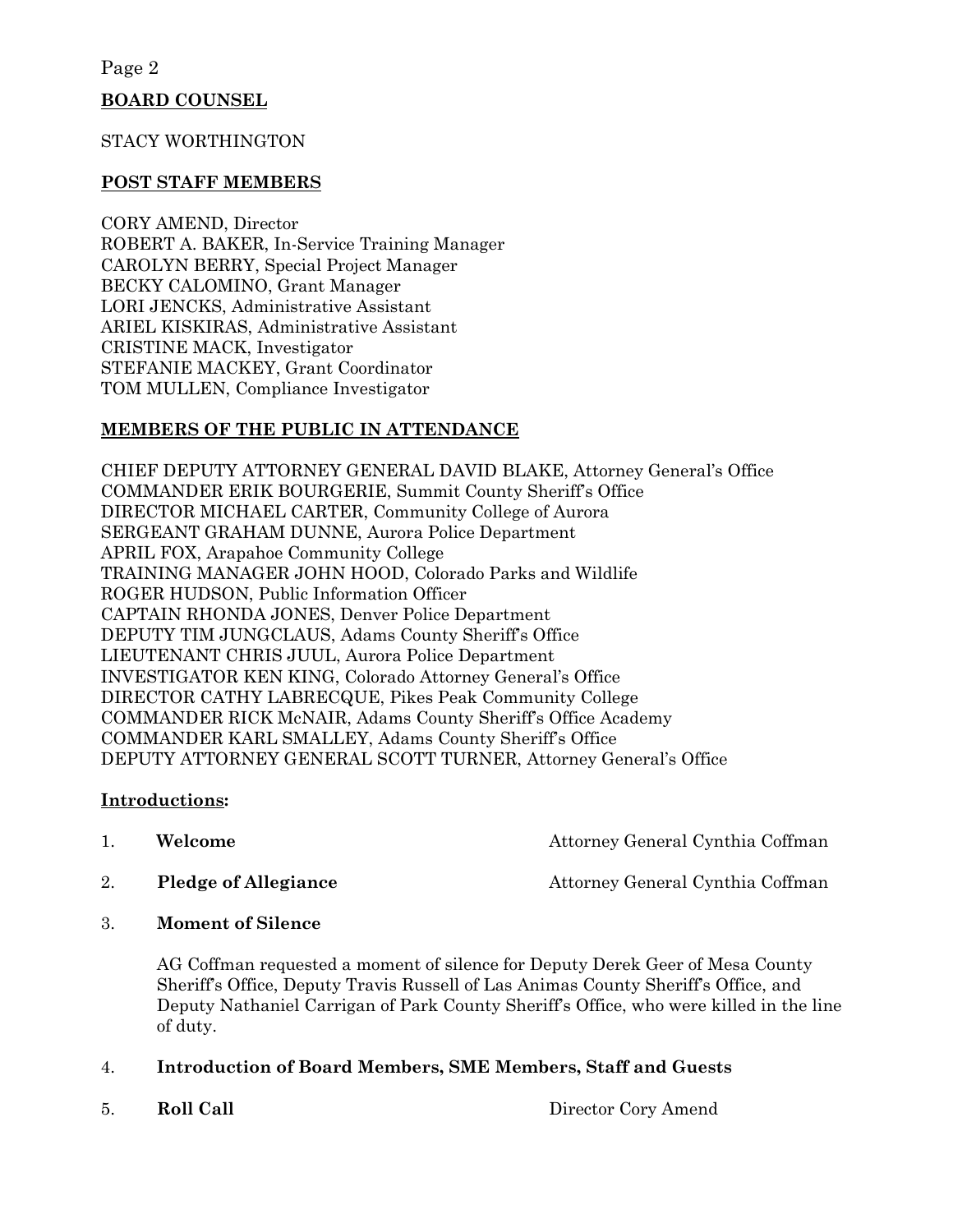*Declaration of a quorum (13)*

## 6. **Approval of POST Minutes from September 18, 2015**

*Motion to approve by Chief Phibbs. Approved unanimously.*

#### **Action Items:**

## 7. **Peace Officer Certification** Tom Mullen **Revocation Actions** Compliance Investigator

## A. **POST Rule 9 – Revocation of Peace Officer Certifications – Felony Convictions:**

**§ 24-31-305, C.R.S.(2)(a)** A Colorado peace officer certification issued pursuant to subsection (1) or (1.3) of this section or 24-31-308 shall be suspended or revoked by the POST Board if the certificate holder *has been convicted of a felony at any time*, or has been convicted on or after July 1, 2001, of any misdemeanor described in subsection  $(1.5)$  of  $\S$  24-31-305 C.R.S., or, has otherwise failed to meet the certification requirements established by the Board.

For purposes of this rule, the term 'conviction' includes any deferred judgments or deferred sentences imposed by a court or judge.

1. No. F15-06, **Timothy Joseph Kelley**, Certification B01376, PID 125320. On April 2, 2015, Respondent pled guilty to and was convicted of 1 count of Sexual Exploitation child/video 20+ items § 18-6-403 (3)(b.5)(5)(b)(II), C.R.S., a class 4 felony. *The Respondent was employed as a peace officer on the date of the offense (Date of Offense: January 6, 2014 –Separated: May 31, 2014).* The Respondent has failed to comply with POST Show Cause Order F15-06 by failing to appear at the scheduled Show Cause Hearing. Director Amend recommends revocation of **Timothy Joseph Kelley's** Colorado Peace Officer Certification B01376, PID 125320.

*Motion to approve by Exec. Dir. Hilkey. Approved unanimously.*

2. No. F15-13, **Kisha Pricilla Aristide**, Certification B0038-2865, PID 0038-2865. On August 24, 2015 Respondent pled guilty to and was convicted of 1 count of Computer Crime – Commit Theft 1,000-20,000 § 18-5.5-102(1)(d), C.R.S., a class 4 felony. *The Respondent was not employed as a peace officer on the date of the offense (Date of Offense: March 8, 2014 –Never employed).* The Respondent has failed to comply with POST Show Cause Order F15-13 by failing to appear at the scheduled Show Cause Hearing. Director Amend recommends revocation of **Kisha Pricilla Aristide's** Colorado Peace Officer Certification B0038- 2865, PID 0038-2865.

*Motion to approve by Sheriff McKee. Approved unanimously.*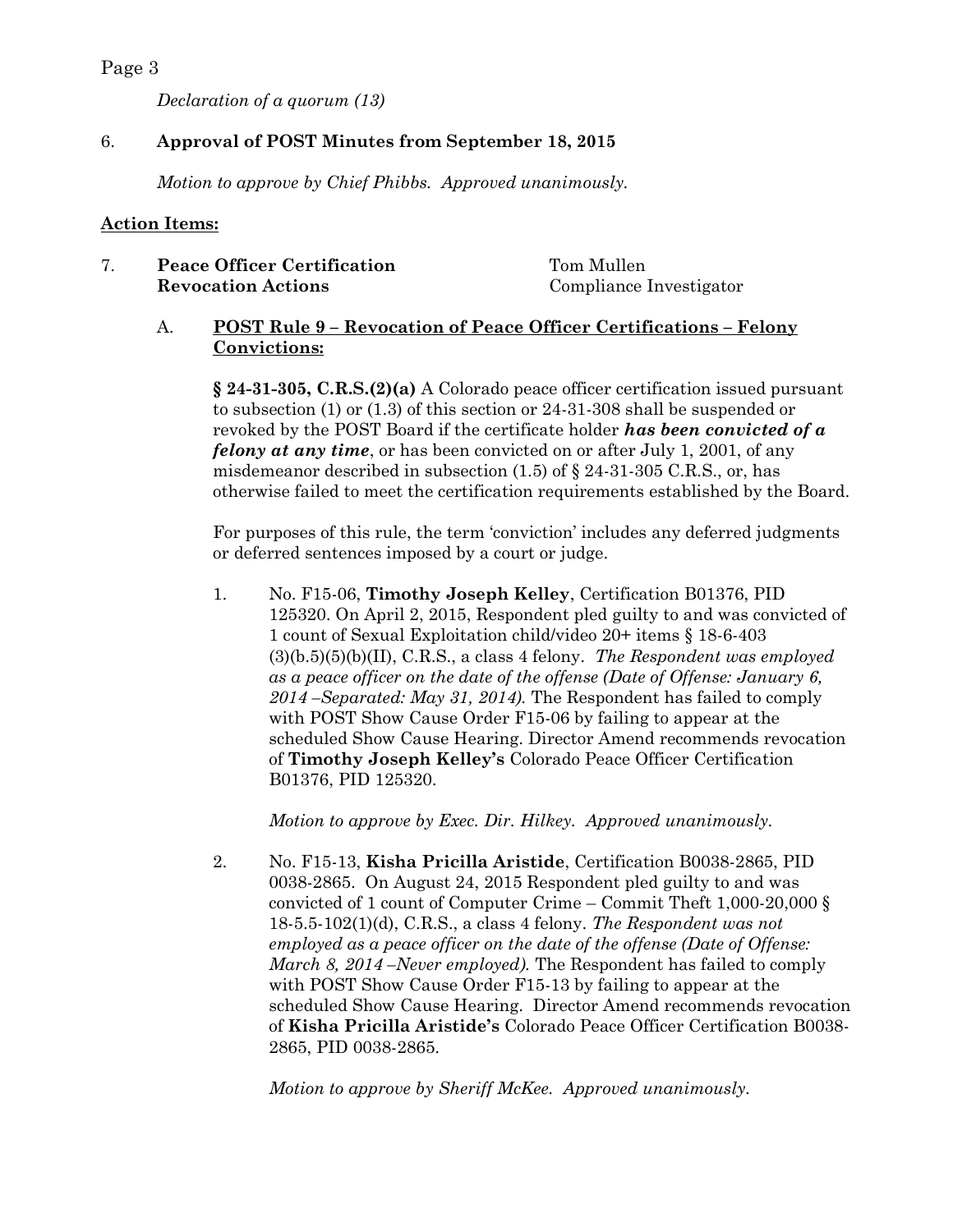3. No. F15-14, **James Allen Klein**, Certification B8034, PID 121919. On August 3, 2015, Respondent pled guilty to one count of Forgery – Check/Commercial Instrument, §18-5-102 (1)(c) C.R.S, a class 5 felony. *The Respondent was not employed as a peace officer on the date of the offense (Date of Offense: December 28, 2013 –Separated: November 17, 2010).* The Respondent has failed to comply with POST Show Cause Order F15-14 by failing to appear at the scheduled Show Cause Hearing. Director Amend recommends revocation of **James Allen Klein's**  Colorado Peace Officer Certification B8034, PID 121919.

*Motion to approve by Chief Camper. Approved unanimously.*

4. No.F15-15, J**ack Miller Gardner,** Certification B5082, PID 123097. On September 18, 2015, Respondent pled guilty to one count of Accessory to Crime-F3, F4,F5, Internet Luring, §18-8-105 (1)(5) C.R.S. a class 5 felony, one count of Official Misconduct 1, §18-8-404 C.R.S., a class 2 misdemeanor, and one count of Obstructing a Peace officer, §18-8-104 (1)(a) C.R.S., a class 2 misdemeanor. *The Respondent was employed as a peace officer on the date of the offense (Date of Offense: May 29, 2014 – Separated: October 8, 2014).* The Respondent has failed to comply with POST Show Cause Order F15-15 by failing to appear at the scheduled Show Cause Hearing. Director Amend recommends revocation of **Jack Miller Gardner's** Colorado Peace Officer Certification B5082 (PID 123097).

*Motion to approve by Sheriff Day. Approved unanimously.*

## B. **POST Rule 9 - Revocation of Peace Officer Certifications – Misdemeanor Convictions:**

§ 24-31-305, C.R.S.(2)(a) A Colorado peace officer certification issued pursuant to subsection (1) or (1.3) of this section or 24-31-308 shall be suspended or revoked by the POST Board if the certificate holder has been convicted of a felony, or has been convicted on or after July 1, 2001, of any misdemeanor described in subsection (1.5) of  $\S 24-31-30$  C.R.S., or has otherwise failed to meet the certification requirements established by the Board. For purposes of this rule, the term 'conviction' includes any deferred judgments or deferred sentences imposed by a court. Revocation of peace officer certificates based upon conviction(s) of misdemeanor crimes are recognized in  $\S$  24-31-305(1.5) (b) thru (h), C.R.S.

1. No. M15-16, **Timothy Joseph Hay,** Certification B13127, PID 128993. On June 30, 2015, Respondent was convicted of one count of Assault 3 – Know/reckless Cause Injury, §18-3-204 (1)(a) C.R.S., a class 1 misdemeanor. *The Respondent was employed as a peace officer on the date of the offense (Date of Offense: September 18, 2014,* - *Separated October 4, 2014).* The Respondent has failed to comply with POST Show Cause Order M15-16 by failing to appear at the scheduled Show Cause Hearing. Director Amend recommends revocation of **Timothy Joseph Hay's** Colorado Peace Officer Certification B13127, PID 128993.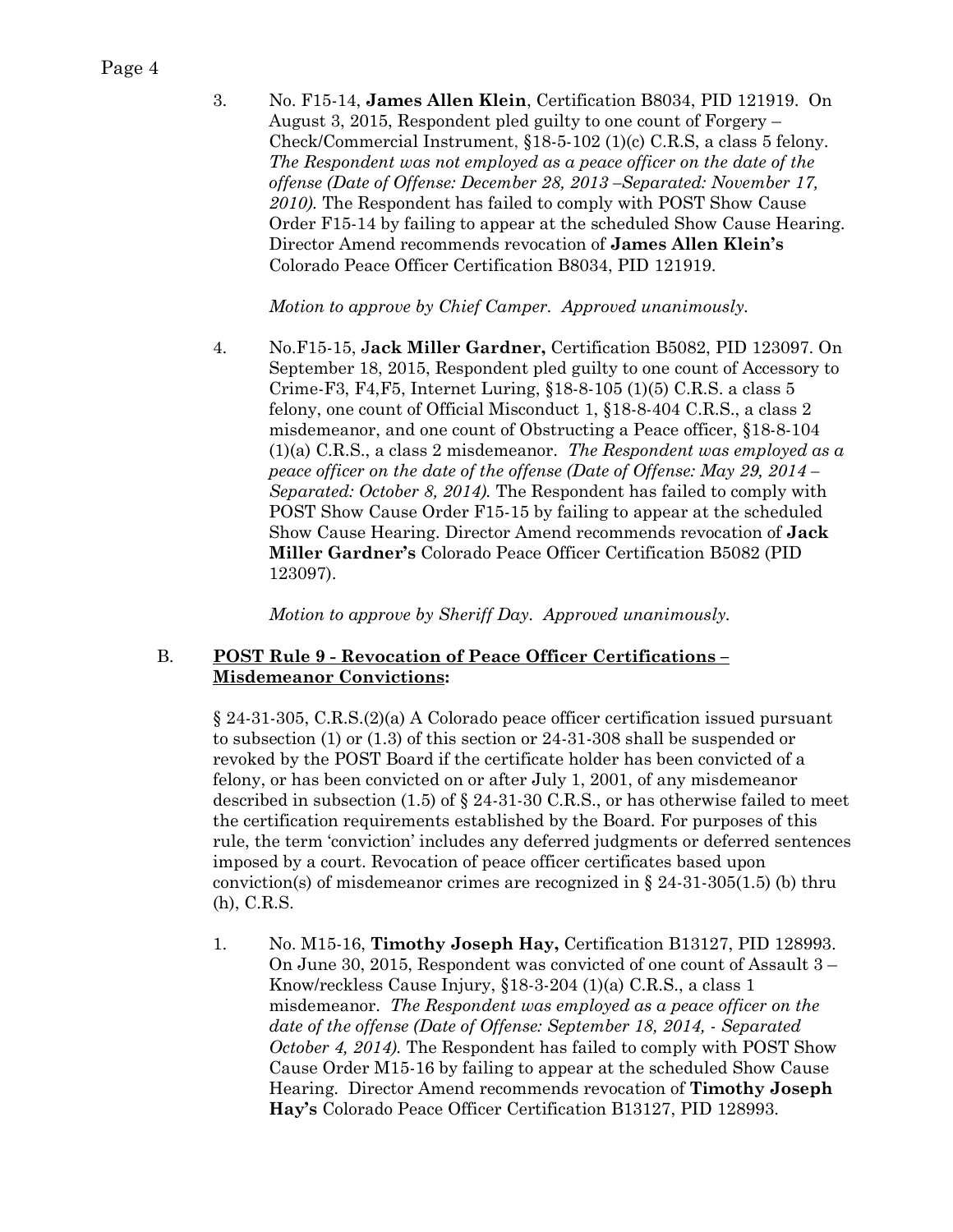*Motion to approve by Sheriff Bruce. Approved unanimously.*

2. No. M15-17, **Aaron Alexander Johnsen,** Certification B16876, PID 136859. On September 24, 2015, Respondent was convicted of one count of Harassment – Following Person in Public Place § 18-9-111 (1)(c) C.R.S., a class 3 misdemeanor. *The Respondent was employed a peace officer on the date of the offense (Date of Offense: September 14, 2015, - Separated September 22, 2015)*. Respondent has failed to comply with POST Show Cause Order M15-17 by failing to appear at the scheduled Show Cause Hearing. Director Amend recommends revocation of **Aaron Alexander Johnsen's** Colorado Peace Officer Certification B16876, PID 136859.

*Motion to approve by Chief Camper. Approved unanimously.*

3. No. M15-18, **Steven Leon Davis,** Certification B10229, PID 115818. On April 1, 2015, Respondent was convicted of one count of False Reporting – False Information § 18-8-111 (1)(c) C.R.S., a class 3 misdemeanor. *The Respondent was employed a peace officer on the date of the offense (Date of Offense: May 07, 2014, - Separated May 19, 2014*). Respondent has failed to comply with POST Show Cause Order M15-18 by failing to appear at the scheduled Show Cause Hearing. Director Amend recommends revocation of **Steven Leon Davis'** Colorado Peace Officer Certification, B10229, PID 115818.

*Motion to approve by Sheriff McKee. Approved unanimously.*

4. No. M15-19, **Evan Kelly Mead**, Certification B11070, PID 119021. On November 18, 2015, the Respondent was convicted of one count of Harassment – Strike/Shove/Kick, § 18-9-111(1)(a) C.R.S., a class 3 misdemeanor. *The Respondent was not employed a peace officer on the date of the offense (Date of Offense: September 30, 2015 - Separated December 23, 2006*). Respondent has failed to comply with POST Show Cause Order M15-19 by failing to appear at the scheduled Show Cause Hearing. Director Amend recommends revocation of **Evan Kelly Mead's** Colorado Peace Officer Certification B11070, PID 119021.

*Motion to approve by Sheriff Bruce. Approved unanimously.*

## **Presentations:**

The following Subject Matter Expert Committees met prior to the regular POST Board meeting on March 11, 2016.

Arrest Control Subject Matter Expert Committee Curriculum Subject Matter Expert Committee Firearms Subject Matter Expert Committee Law Enforcement Driving Subject Matter Expert Committee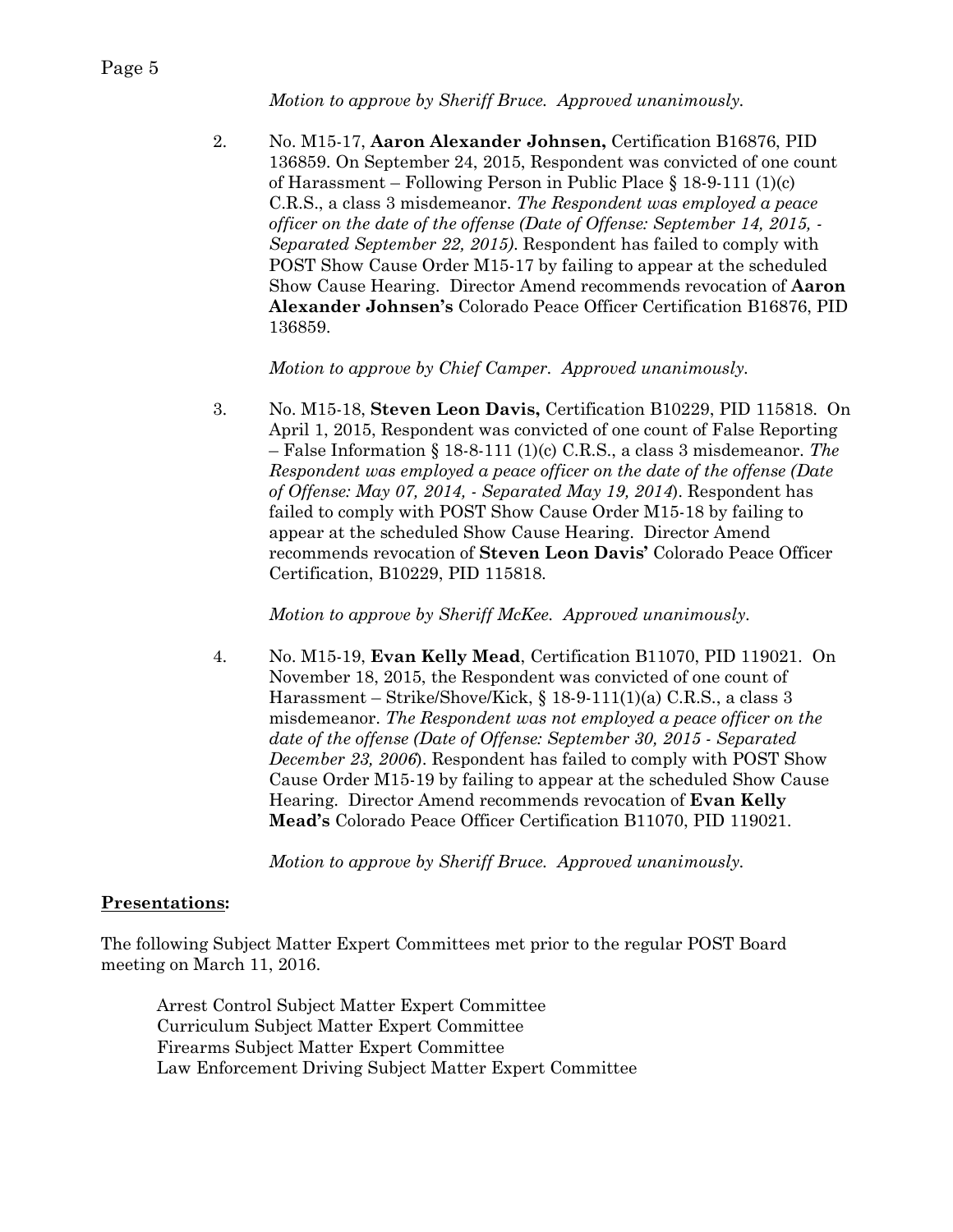## 8. **Subject Matter Expert (SME) Committee Reports:**

A. Curriculum Sgt. Graham Dunne, Chair

Last year a revised controlled substance class was approved. Today instructor requirements for the class were discussed, and, per POST's request, the committee approved a 16-hour (2-day) Train-the-Trainer course to be created by POST which will be required for all instructors of the course. The possibility of a test-out process for some people with extensive experience was discussed. Instructor requirements for Standard Field Sobriety Testing (SFST) were discussed and added to the upcoming Basic curriculum revision. Requirements will follow the existing state manual. Changes to the Instructor Methodology course, which is taken by those who wish to become full skills instructors, were discussed. Presentation times were expanded and verbiage was edited. New member Joe Frabbiele of Colorado Springs PD was approved.

B. Arrest Control Cmdr. Erik Bourgerie, Chair

The committee has had two meetings since the last Board meeting. At the January meeting the site safety plan for Aurora PD was approved, and qualifications for the Arrest Control Instructor program were discussed. The "21 foot rule" regarding defense against edged weapons was discussed. Today Robert Rabson of Loveland PD was approved both as a new committee member and as an assistant instructor. The committee completed an inspection at Larimer County SO. Larimer County issues an emergency contact card with student's named emergency contacts listed, which students keep with them at all times. The committee considers that a good idea for any academy. Ten new full skills instructors were approved. A new class, Proper Holds and Restraints, was submitted for approval, but was denied due to significant curriculum issues. Discussion followed regarding the types of classes the committee is expected to review and the qualifications that should be established for these classes in the future. Members will be creating objective criteria to offer guidance to not only committee members, but to those submitting courses for approval. The Basic Arrest Control Training program was reviewed and modified due to an issue in the case law section. A test out is scheduled for April.

C. Firearms Dep. Ed Kafel, Chair

Steve Oulliber of Aurora PD has resigned as a member. The committee approved new member Jason Petrucelli of Aurora PD. We have performed one group test out and one individual test out, and have approved six full skills instructors. Committee members will be performing a program inspection on March 26th at Alamosa. Today the committee discussed modifications to the curriculum, reallocating more hours to decisional shooting rather than equipment selection and weapon maintenance. The committee will submit their proposed revised curriculum at the April Academy Directors' meeting, and then present it for approval at the next POST Board meeting. The committee discussed the loss of officers in Colorado and determined that there is no mechanism in Colorado to provide "lessons learned" from these incidents. While the integrity of investigations must be protected, can a relatively generic mechanism be put in place to provide information to improve officer safety in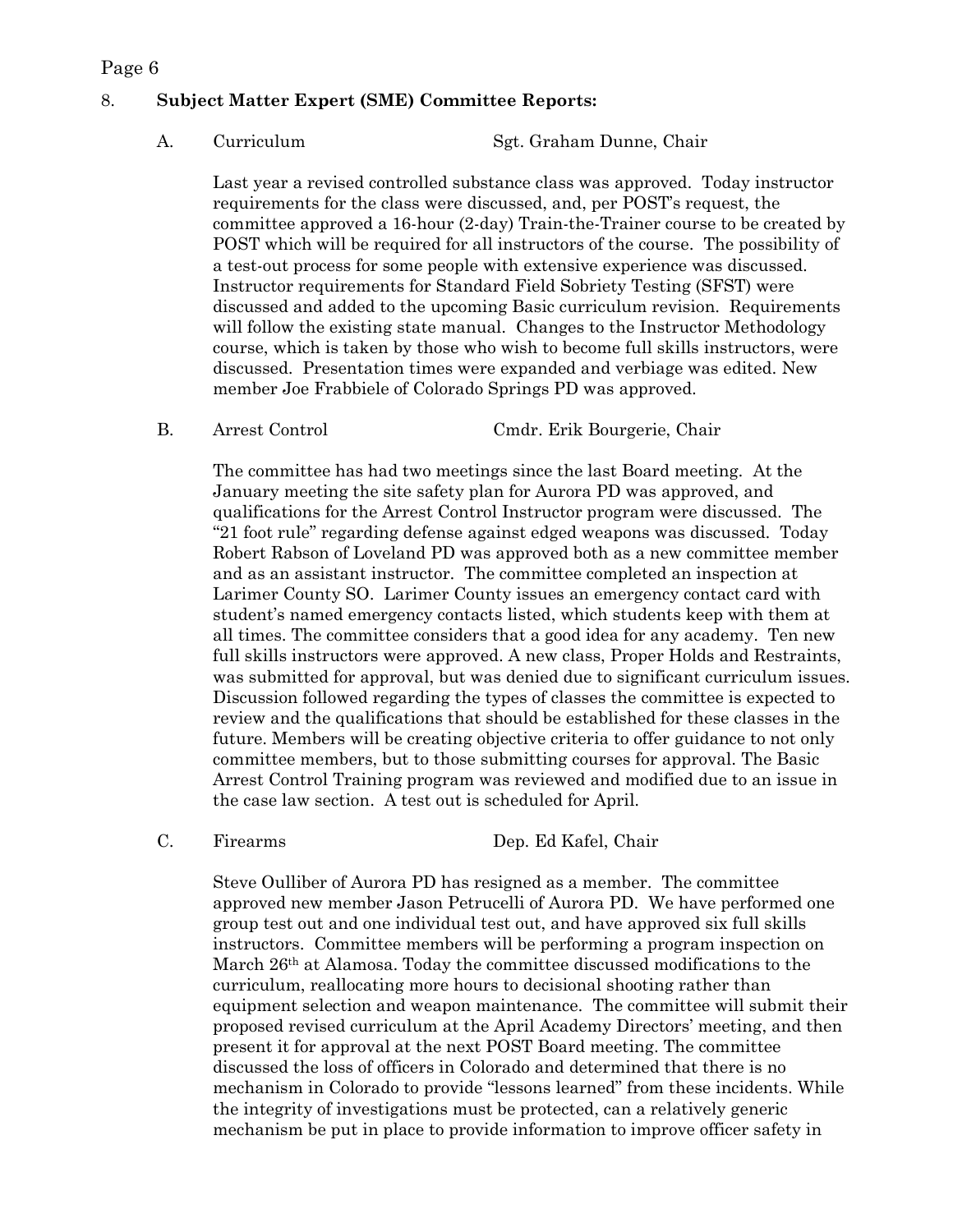the state? The Board suggests contacting other states to determine whether we can mimic an already existing program. It was also suggested that a less formal contact with the affected agencies by SME members may be more helpful and avoid a detrimental impact on the investigation. It was mentioned that a DA decision letter may be a good resource as they usually go into some detail on shootings and are generally open-source.

D. Law Enforcement Driving Cmdr. Karl Smalley, Chair

Three new members were approved: Lt. Dave Clements of Pueblo County Sheriff's Office, Dep. Shannon Lofland of Arapahoe County Sheriff's Office, and Capt. Dean Paxton of Colorado State Patrol. Mike Cummings was presented as a non-law enforcement member, but was tabled for further information. A new site safety plan was approved for El Paso County Sheriff's Office use of the Pikes Peak International Raceway. Colorado Springs PD submitted a safety plan for that facility as well, which was approved. Arapahoe County submitted a driving instructor training program, which was approved. Aurora PD submitted a site safety plan for their new facility, which was approved. The committee approved one full skills instructor for Aurora PD. A 4-hour driving refresher course was submitted by CMTF and was approved. The committee is still revising the academy driving program as well as completing revisions to the driving instructor program. There is an inspection coming up in May.

9. **Legislative Update** Jenn Anderson

There have been six bills introduced that are most pertinent to POST.

HB 1254 – This bill requires POST to provide training curriculum on abuse and exploitation of persons 18 years and older who have intellectual and developmental disabilities (IDD). The training is to be implemented prior to June 30, 2016. No appropriation is attached to this bill. This has passed and been signed by the governor, and was effective 3/9/16. POST has begun work on that curriculum.

HB 1262 – The bill would require peace officers going from one Colorado law enforcement agency to another to provide a waiver allowing their hiring agency to have access to their personnel files from the previous agency. The bill grants immunity from liability to the agency providing the personnel files. There are several amendments that have been added to this bill. One requires that the POST Board deny certification to anyone who has entered into a deferred judgement or deferred prosecution for any felony or the misdemeanors listed that affect certification, if it is not in the public interest.

Board members believe that all persons defined as peace officer by statute should be included in this bill, instead of selecting only certain agencies.

There was discussion regarding deferred judgements and deferred prosecution, with POST Counsel Stacy Worthington outlining legality. The bill would require POST to review individuals in these situations to determine whether an individual should be certified, even if the deferred judgement or prosecution has been completed and the case has been dismissed. Some discretion is allowed with the "public interest" inclusion. At present individuals appeal to the Director, and can appeal that decision to the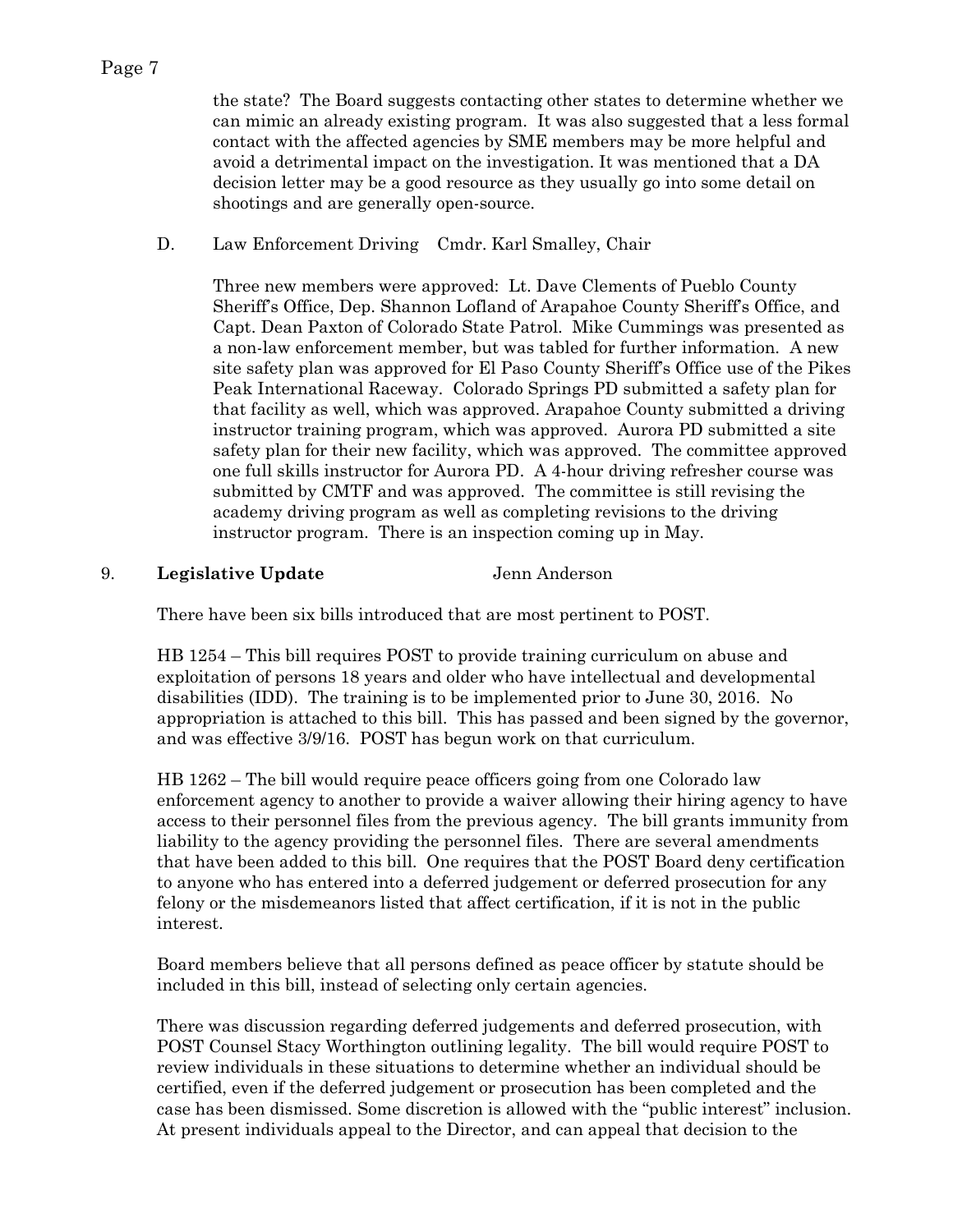Board. The Board believes the appeal procedure should remain the same. In this version of the bill, any individual with a juvenile adjudication could not be denied certification.

In regard to the personnel files, if an agency requests files from the previous agency, the previous agency must comply and provide them to the hiring agency. The hiring agency may need to travel to the previous agency to view them, rather than providing them via email or other means.

Deputy AG David Blake discussed juvenile adjudications, that they cannot be considered convictions. Ms. Worthington outlined that hiring parties can consider other factors in their hiring decisions, as long as they are not discriminatory. Advice from legal counsel should be utilized in hiring decisions.

There appears to be considerable work yet to do on the bill as there are many questions. House judiciary committee passed this bill and it will likely go forward. AG Coffman suggests a meeting with Senator Cook and sponsors to relay the issues, and to request clarification of some details.

HB 1263 – Updates the existing statute prohibiting profiling by peace officers by updating the definition of profiling and describing additional prohibited activities related to profiling.

HB 1264 – This bill prohibits a peace officer from intentionally using a chokehold against another person. The bill makes an exception if the officer believes he or she or another person is in imminent danger of death or bodily injury. Passed House Judiciary Committee.

SB 063 – This bill authorizes counties or municipalities to provide emergency services to counties/municipalities in bordering states, and assigns liability under the "Colorado Governmental Immunity Act." Passed House and Senate, awaiting Governor's signature.

SB 111 – The bill would create Reserve Peace Officer Category II status and confer that status to Colorado Mounted Rangers. The bill had significant opposition and a study was suggested. The matter will be studied over the interim.

10. **Triad** Chief Pete Carey, CSPD Sheriff Bill Elder, EPSO Chief Dep. Todd Evans, EPSO Chief Chris Heberer, Fountain PD Dep. Chief Ron Reeves, Fountain PD

In November 2015 POST was asked to provide funding to build a police and fire training facility on Pikes Peak International Raceway property. The current range is used by 1500 officers from El Paso SO, CSPD, Fountain, and others, and will cease to exist in November, 2016. The organization was requesting \$750,000. Ms. Calomino and Director Amend discussed the issue extensively with Central Mountain Training Foundation (CMTF), the region in which the facility would be located. The issue has not previously been brought to the Board due to continuing concerns regarding other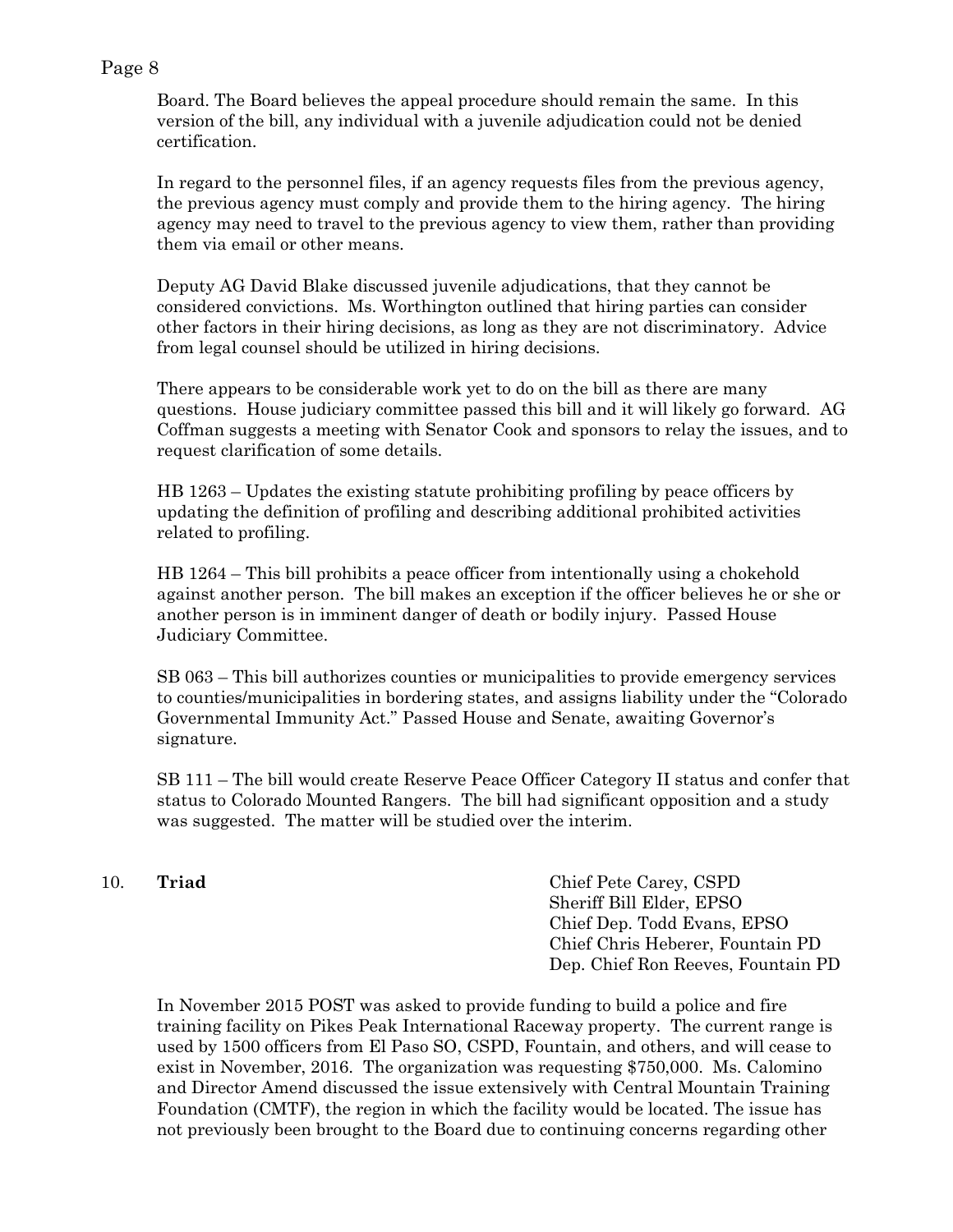funding, property/land issues, lack of staff for grant administration, and other issues. Approximately five weeks ago, Sheriff Elder of El Paso County Sheriff's Office discussed options with Director Amend and requested a presentation to the Board by Triad.

Chief Deputy Todd Evans presented history of the Triad, which was formed in 1993. The current range (which includes four ranges) has been operating since 1996. Funds for the range are administered by El Paso County, though operational decisions are made through monthly board meetings. Fifteen agencies use the range. The urgent need for a new facility in the area is due to the fact that the area is no longer in a remote location, but has I-25, Fort Carson, and retail stores nearby, making it potentially unsafe. In addition, drainage is causing deterioration of the existing facility and will make sections unusable in the near future. Existing ranges cannot accommodate 1500 officers.

Triad is requesting \$225,000 to begin development of a new facility. The Board discussed what grant funds might be used, what the funds could be used for, whether small agencies should have access to these funds, and suggested the establishment of a process for these types of large grant requests in the future. Providing these funds will open the door for future requests of this nature. Per Ms. Calomino, POST has set aside \$225,000 from the FY 2016 remaining funds, but cannot commit FY 2017 funds yet. Land ownership must change by May 30, 2016. If that does not take place, POST would still have time to spend that money by June 30, 2016. Ms. Calomino stated that the Board could make a motion to approve \$225,000 next year should the funds exist. There was discussion regarding reviewing next year's request in the grant application process as per the usual process.

Chief Phibbs made the motion to provide an emergency award of \$225,000 this year to Triad, contingent upon conditions, requirements, and procedures for future awards set by Director Amend.

Motion passed with Robert Lees abstaining and Sheriff Day opposed.

## 11. **Rule 28 – Update Report** Dir. Cory Amend

Director Amend thanked POST staff for their hard work in reaching out to each agency to attempt to achieve compliance for as many agencies as possible. Out of 254 agencies that were required to meet Rule 28 training requirements, 227 (89%) were in compliance. There were 13,202 officers required to meet training goals, with 13,081 (99%) in compliance with the rule. Only 121 officers did not meet the training requirements. Those agencies that were not in compliance will be unable to utilize POST funding this year. Some agencies had issues with the reserve officer requirement being the same as paid officers. There were some waivers issued, primarily for military or medical leave. POST has clarified Rule 28, and is streamlining procedures to make the process go more smoothly next year.

## 12. **POST Audit Update** Dir. Cory Amend

Director Amend has requested an audit of the POST organization to be performed by representatives of the International Association of Directors of Law Enforcement Standards and Training (IADLEST). They have reviewed POST rules and statutes,